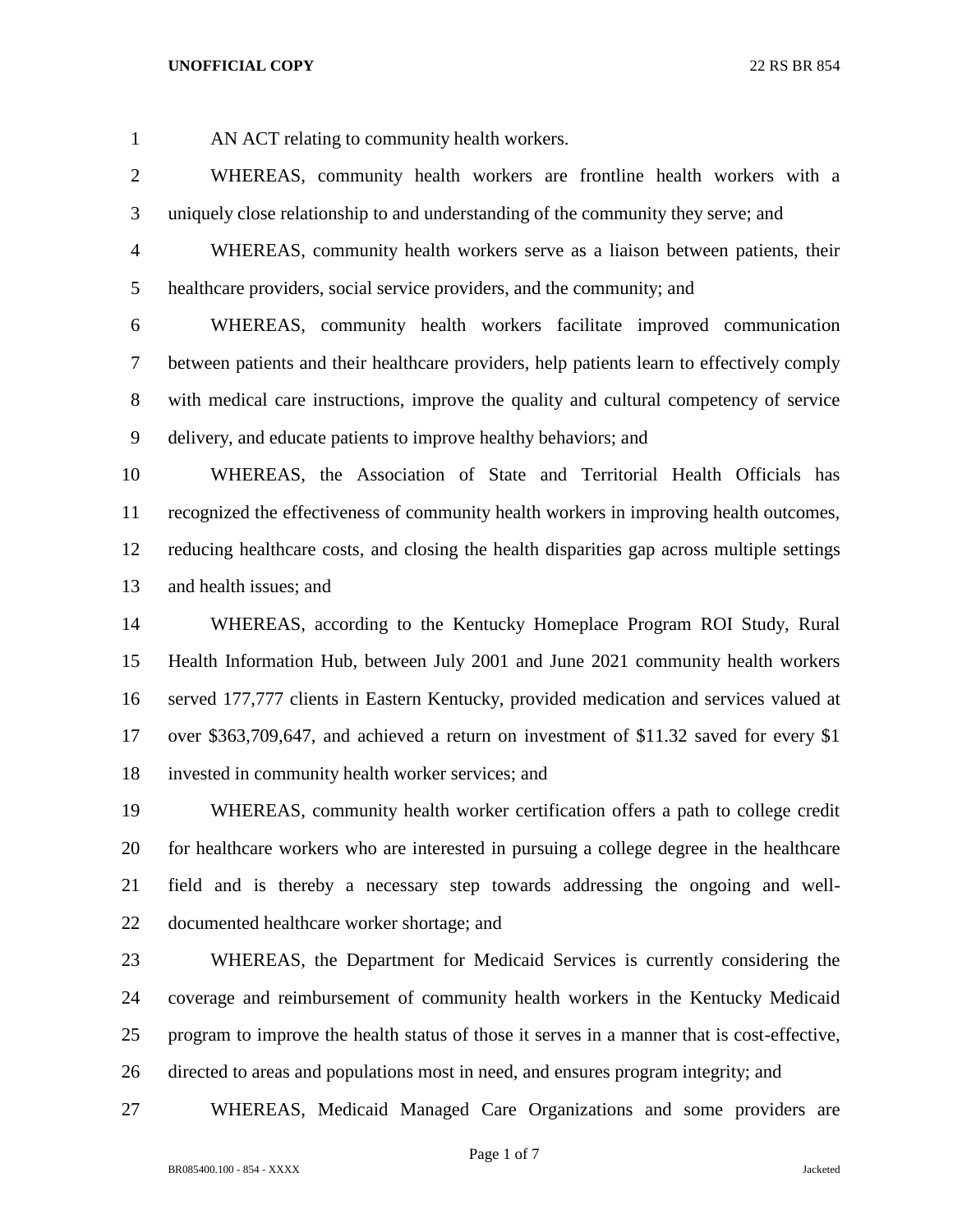| $\mathbf{1}$   | employing community health workers to coordinate care, reduce costs, and meet quality  |
|----------------|----------------------------------------------------------------------------------------|
| $\mathbf{2}$   | measures required by value-based purchasing or supplemental payment programs that      |
| 3              | drive outcomes; and                                                                    |
| $\overline{4}$ | WHEREAS, providers are to provide quality services using evidence-based                |
| 5              | practices to improve health outcomes of individuals in the Medicaid program and play a |
| 6              | role in increasing the number and aptitude of the community health worker workforce to |
| $\tau$         | meet the needs of providers in the communities they serve;                             |
| 8              | NOW, THEREFORE,                                                                        |
| 9              | Be it enacted by the General Assembly of the Commonwealth of Kentucky:                 |
| 10             | SECTION 1. A NEW SECTION OF KRS CHAPTER 205 IS CREATED TO                              |
| 11             | <b>READ AS FOLLOWS:</b>                                                                |
| 12             | As used in this section, "certified community health worker" has the same<br>(I)       |
| 13             | meaning as in Section 2 of this Act.                                                   |
| 14             | By January 1, 2023, the Department for Medicaid Services shall seek<br>(2)<br>(a)      |
| 15             | approval from the federal Centers for Medicare and Medicaid Services for a             |
| 16             | state plan amendment, waiver, or alternative payment model, including                  |
| 17             | public-private partnerships, for services delivered by certified community             |
| 18             | health workers.                                                                        |
| 19             | Any state plan amendment, waiver, or alternative payment sought by the<br>(b)          |
| 20             | <b>Department for Medicaid Services pursuant to paragraph (a) of this</b>              |
| 21             | subsection shall provide reimbursement for services described in subsection            |
| 22             | (3) of this section when provided by a certified community health worker               |
| 23             | who is employed and supervised by a Medicaid participating provider who is             |
| 24             | employed by:                                                                           |
| 25             | An alcohol and other drug treatment entity;<br>1.                                      |
| 26             | A behavioral health services organization;<br>2.                                       |
| 27             | <b>3.</b><br>A community mental health center;                                         |

Page 2 of 7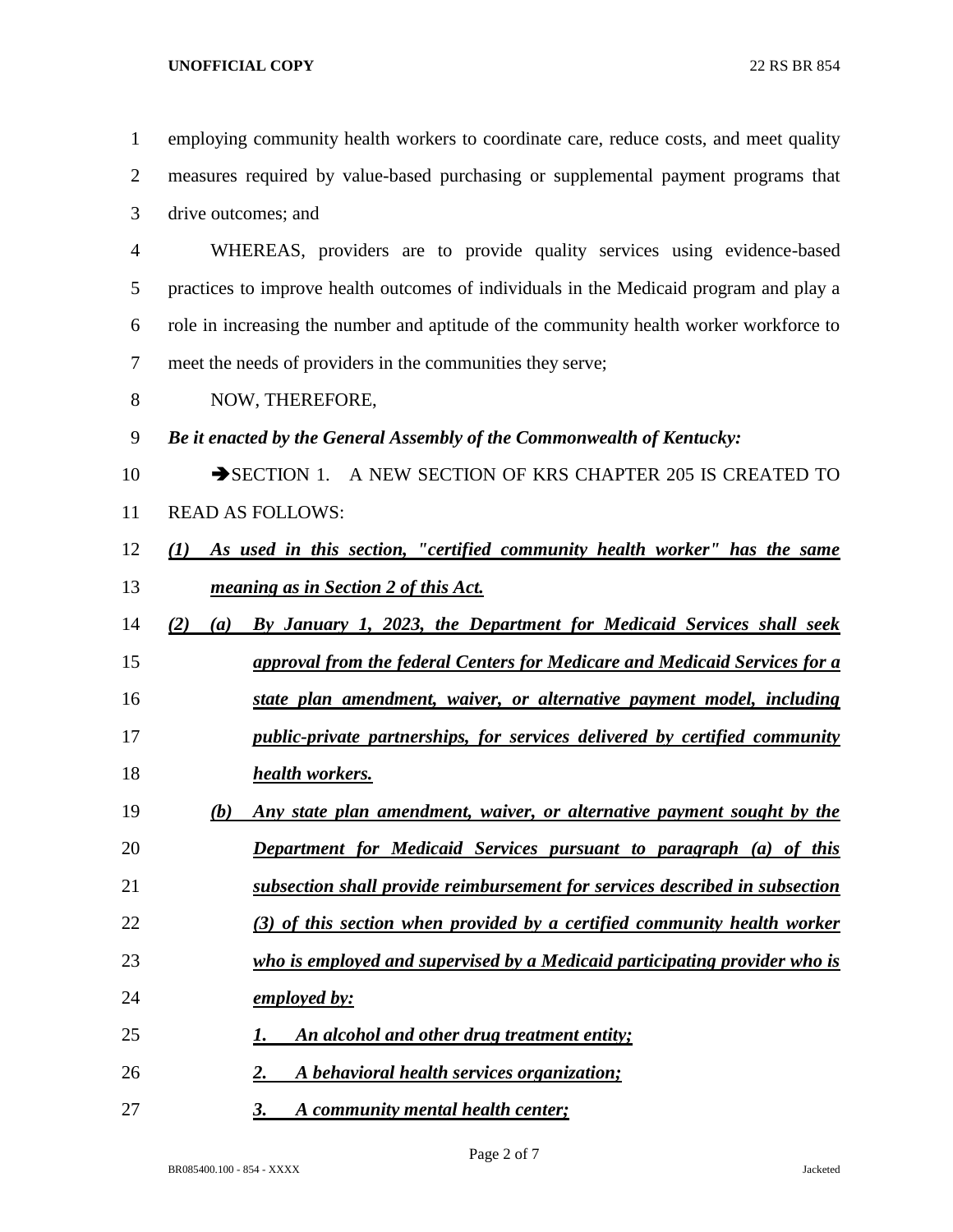| 1  | <u>A federally qualified health center or a federally qualified health</u><br>4.                 |
|----|--------------------------------------------------------------------------------------------------|
| 2  | center look-alike;                                                                               |
| 3  | A health system consisting of either at least one (1) hospital and at<br>5.                      |
| 4  | <u>least one (1) group of physicians or more than one (1) group of</u>                           |
| 5  | <i>physicians;</i>                                                                               |
| 6  | A hospital;<br>6.                                                                                |
| 7  | A local health department;<br>7.                                                                 |
| 8  | A primary care clinic;<br>8.                                                                     |
| 9  | 9.<br>A rural health clinic; or                                                                  |
| 10 | Another Medicaid participating provider approved by the Department<br>10.                        |
| 11 | for Medicaid Services.                                                                           |
| 12 | (3)<br>A certified community health worker may provide the following services:                   |
| 13 | Direct preventative services or services designed to slow the progression of<br>$\left(a\right)$ |
| 14 | chronic diseases including screenings for basic human needs and referrals                        |
| 15 | to appropriate services and agencies to meet those needs;                                        |
| 16 | <b>Health promotion education to prevent illness or disease including the</b><br>(b)             |
| 17 | promotion of healthy behaviors to increase awareness and prevent the                             |
| 18 | development of illness or disease;                                                               |
| 19 | Facilitation between a beneficiary and a provider when cultural factors,<br>(c)                  |
| 20 | such as language, socioeconomic status, or health literacy, become a                             |
| 21 | barrier to properly understanding treatment options or treatment plans;                          |
| 22 | Diagnosis-related patient education regarding self-management of physical,<br>(d)                |
| 23 | dental, or mental health; and                                                                    |
| 24 | Any other service approved by the Department for Medicaid Services.<br>(e)                       |
| 25 | Certified community health workers shall not enroll as independent Medicaid<br>(4)               |
| 26 | <i><u><b>participating providers.</b></u></i>                                                    |
| 27 | If a Medicaid managed care organization contracted by the Department for<br>(5)                  |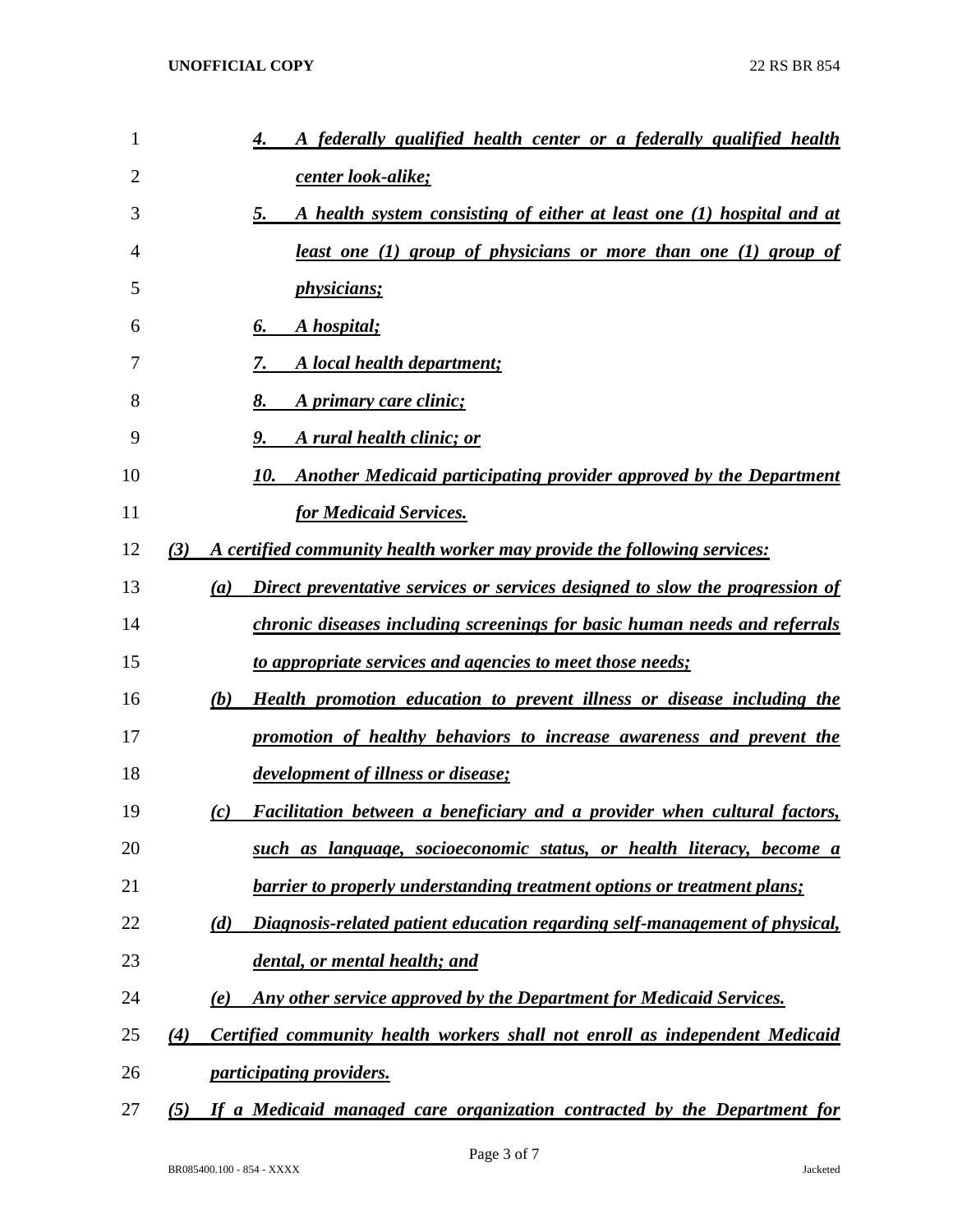| $\mathbf{1}$   | Medicaid Services for the delivery of Medicaid services employs a certified        |
|----------------|------------------------------------------------------------------------------------|
| $\overline{2}$ | community health worker:                                                           |
| 3              | The services provided by that certified community health worker shall not<br>(a)   |
| 4              | be considered to be duplicative of services, and shall not provide a basis to      |
| 5              | deny services or reimbursement for services, provided by a certified               |
| 6              | community health worker employed by an entity described in subsection              |
| 7              | $(2)(b)$ of this section; and                                                      |
| 8              | (b)<br>The cost incurred by a managed care organization to employ a certified      |
| 9              | community health worker shall not be considered a Medicaid benefit related         |
| 10             | expense but shall instead be considered an administrative expense for the          |
| 11             | managed care organization, unless otherwise specified by federal law.              |
| 12             | The Department for Medicaid Services shall, in accordance with KRS Chapter<br>(6)  |
| 13             | 13A, promulgate administrative regulations necessary to carry out the provisions   |
| 14             | of this section and obtain all necessary approvals from the federal Centers for    |
| 15             | <b>Medicare and Medicaid Services.</b>                                             |
| 16             | SECTION 2. A NEW SECTION OF KRS CHAPTER 309 IS CREATED TO                          |
| 17             | <b>READ AS FOLLOWS:</b>                                                            |
| 18             | For the purposes of Sections 2 to 4 of this Act:                                   |
| 19             | "Department" means the Kentucky Department for Public Health as established<br>(I) |
| 20             | in KRS 194A.030;                                                                   |
| 21             | "Certified community health worker" means an individual who has been<br>(2)        |
| 22             | certified, in accordance with Sections 3 and 4 of this Act, by the department as a |
| 23             | community health worker; and                                                       |
| 24             | "Core competencies" means the knowledge and skills a certified community<br>(3)    |
| 25             | health worker is expected to demonstrate in order to carry out the mission and     |
| 26             | goals of the profession as defined by the department through the promulgation of   |
| 27             | administrative regulations in accordance with KRS Chapter 13A.                     |

Page 4 of 7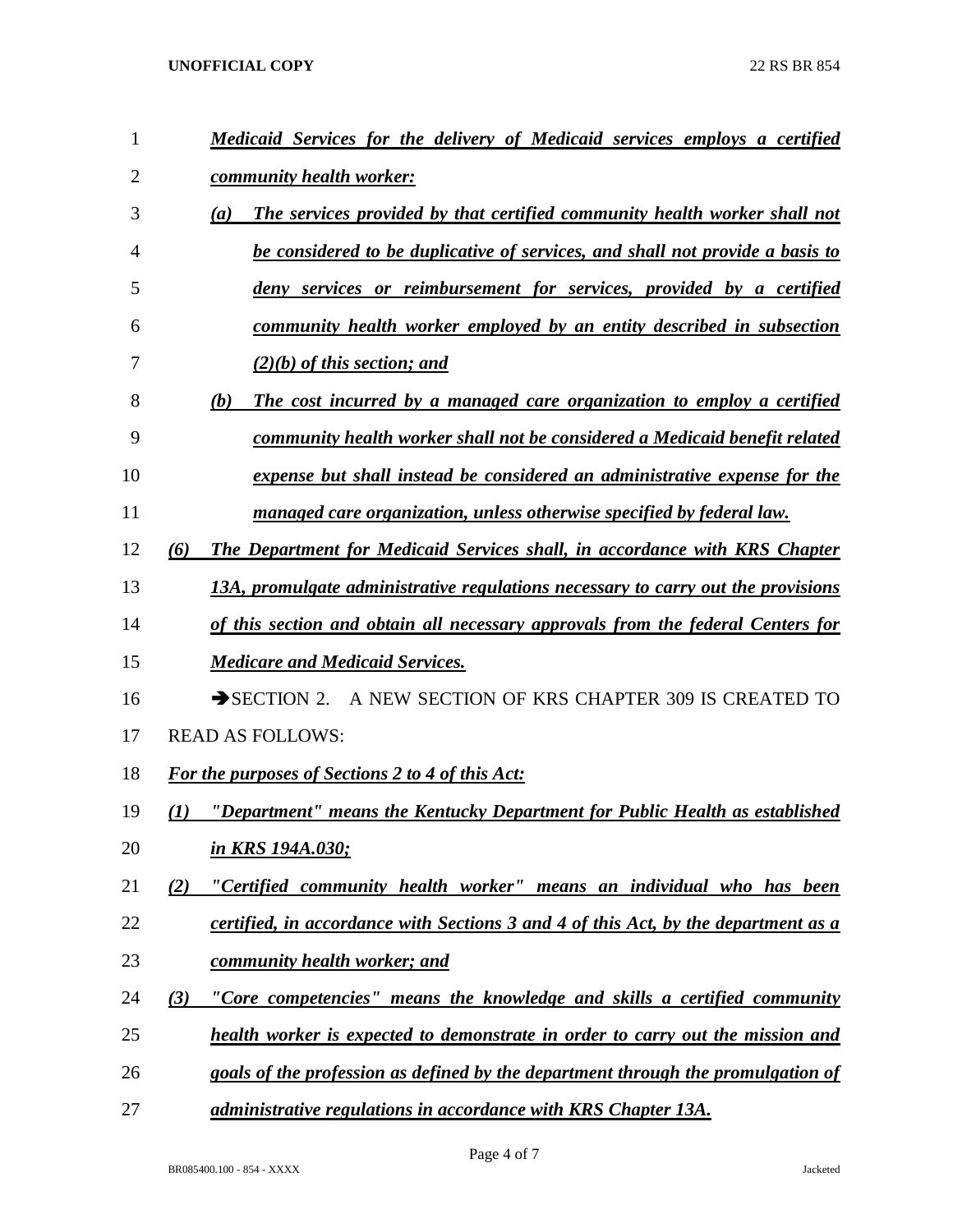| $\mathbf{1}$   |     | SECTION 3. A NEW SECTION OF KRS CHAPTER 309 IS CREATED TO                        |
|----------------|-----|----------------------------------------------------------------------------------|
| $\overline{2}$ |     | <b>READ AS FOLLOWS:</b>                                                          |
| 3              | (1) | Effective January 1, 2023, no person shall represent himself or herself as a     |
| 4              |     | community health worker unless he or she is certified as such in accordance with |
| 5              |     | <i>the provisions of Sections 2 to 4 of this Act.</i>                            |
| 6              | (2) | In order to be eligible to apply for community health worker certification, an   |
| 7              |     | <i>individual shall:</i>                                                         |
| 8              | (a) | <b>Be a legal United States resident;</b>                                        |
| 9              | (b) | <b>Be a resident of Kentucky; or</b><br>1.                                       |
| 10             |     | Be employed as a community health worker in the state of Kentucky;<br>2.         |
| 11             | (c) | Be at least eighteen (18) years of age; and                                      |
| 12             | (d) | Complete a competency-based community health worker training and<br>1.           |
| 13             |     | mentorship program offered by an organization approved by the                    |
| 14             |     | department to provide community health worker training and                       |
| 15             |     | mentorship; or                                                                   |
| 16             |     | 2.<br>Meet requirements established by the department through the                |
| 17             |     | promulgation of administrative regulations, in accordance with KRS               |
| 18             |     | Chapter 13A, for certification based on relevant and verifiable past             |
| 19             |     | <u>community health worker related work experience.</u>                          |
| 20             | (3) | Community health worker certifications shall be renewed annually and shall       |
| 21             |     | expire on October 31 of the year following the date of certification or          |
| 22             |     | recertification.                                                                 |
| 23             | (4) | In order to be eligible for recertification, a certified community health worker |
| 24             |     | shall annually complete continuing education, as required by the department      |
| 25             |     | through the promulgation of administrative regulations in accordance with KRS    |
| 26             |     | Chapter 13A, related to the core competencies of community health work           |
| 27             |     | provided by an organization approved by the department to provide continuing     |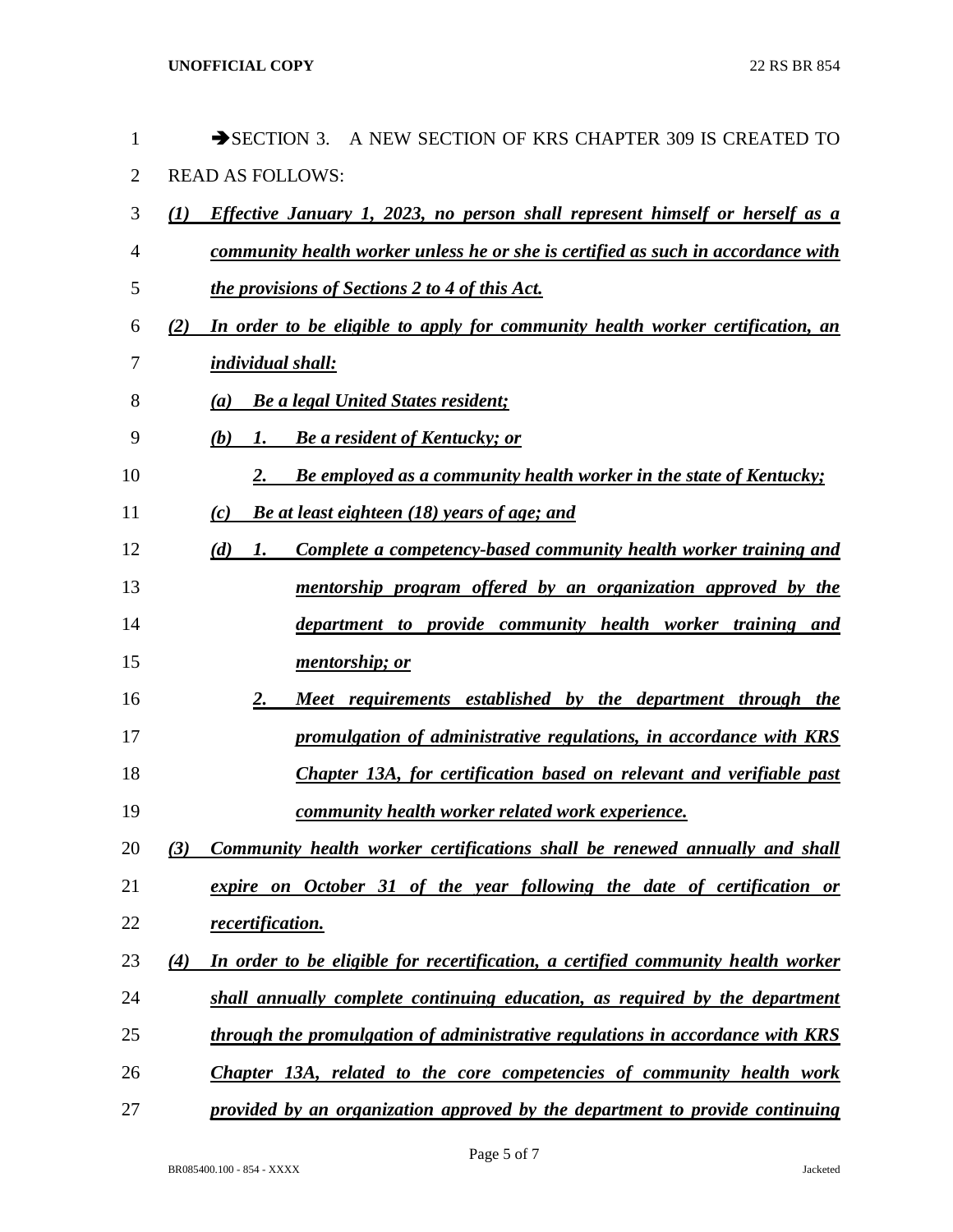| 1  |                  | education for certified community health workers. Administrative regulations       |
|----|------------------|------------------------------------------------------------------------------------|
| 2  |                  | promulgated pursuant to this subsection shall include requirements for             |
| 3  |                  | continuing education related to oral health care, infant and maternal health care, |
| 4  |                  | and geriatric health care.                                                         |
| 5  | (5)              | Notwithstanding any other provision of law to the contrary, an individual shall be |
| 6  |                  | eligible to earn college course credit for training, mentorship, and continuing    |
| 7  |                  | <i>education completed pursuant to subsections (2) and (4) of this section.</i>    |
| 8  |                  | SECTION 4. A NEW SECTION OF KRS CHAPTER 309 IS CREATED TO                          |
| 9  |                  | <b>READ AS FOLLOWS:</b>                                                            |
| 10 |                  | <b>The department shall:</b>                                                       |
| 11 | $\mathcal{L}(I)$ | <b>Promulgate administrative regulations, in accordance with KRS Chapter 13A,</b>  |
| 12 |                  | necessary to carry out the provisions of Section 3 of this Act, including          |
| 13 |                  | establishing:                                                                      |
| 14 |                  | The core competencies of community health work;<br>(a)                             |
| 15 |                  | The community health worker certification application and renewal<br>(b)           |
| 16 |                  | including training, mentorship, and continuing education<br>process,               |
| 17 |                  | <b><u>requirements;</u></b>                                                        |
| 18 |                  | A certification application and renewal fee;<br>(c)                                |
| 19 |                  | Procedures for certification denial, suspension, and revocation; and<br>(d)        |
| 20 |                  | <b>The scope of practice for certified community health workers;</b><br>(e)        |
| 21 | (2)              | Approve competency-based training programs and training providers, which           |
| 22 |                  | shall include the Kentucky Community and Technical College System;                 |
| 23 | (3)              | Approve organizations to provide continuing education for certified community      |
| 24 |                  | health workers; and                                                                |
| 25 | (4)              | Work with the Kentucky Council on Postsecondary Education and the Kentucky         |
| 26 |                  | <b>Community and Technical College System to ensure that appropriate college</b>   |
| 27 |                  | course credits are awarded to individuals who complete certified community         |